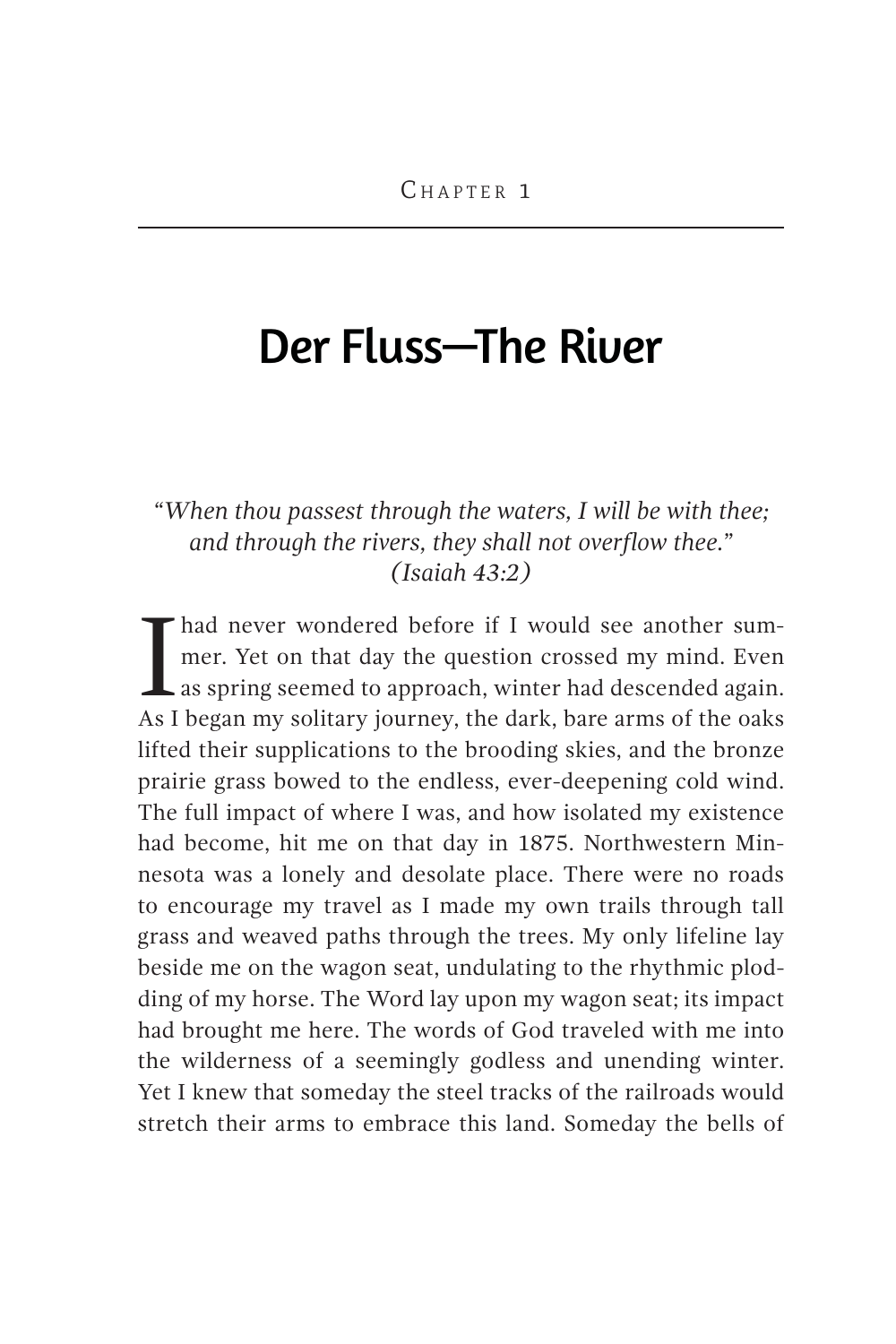steepled churches would ring across this place, calling the faithful to worship. God had sent me here to make a difference.

Even as a young man of thirty-one years, I had been worn by the loneliness, desolation, and brutality of my first winter. Chronic bronchitis still tormented my sometimes-frail body. Clinging to the Word of Life, I was still besieged with doubts of my continued existence in this godforsaken land. Thankfully, I was now at least blessed with a horse and wagon; feeling it would have been very difficult to reach my destination on foot, my usual mode of transportation, especially with the travel conditions as they were.

As a young missionary-pastor, I had set out early on that Saturday morning, heading for my preaching station in Perham. I had stopped at Hermann Petermann's place on the way. He was one of my parishioners who had opened his home to me while my cabin was being built.

Pushing back his fur hat, the sleeves of his wool plaid shirt stained with grease from preparing beaver pelts for market, he had warned, "The bridge across the Ottertail River is gone, burned by the prairie fire in late summer. Go to Otto Luedke's, he'll put you up for the night; try to cross the river in the morning." I had crossed the river on the winter ice, but now I knew the stream would need to be forded.

"Do I cross where the trail crosses?"

"Go up toward the lake; there is a shallow spot there. Remember, some places are over fifteen feet deep."

I wanted to reach Luedke's by evening. The day blew gently from the southeast, the old horse blew steam into the cold day. I had never experienced weather that would thaw and seem like spring and then turn around and freeze back up like winter. The earlier signs of spring had all disappeared.

Leaves were piled across the earlier traces of my route, deep and crisp in the freezing day, and where I crossed prairies, the grasses were bronze and steeled from the winter cold. Fields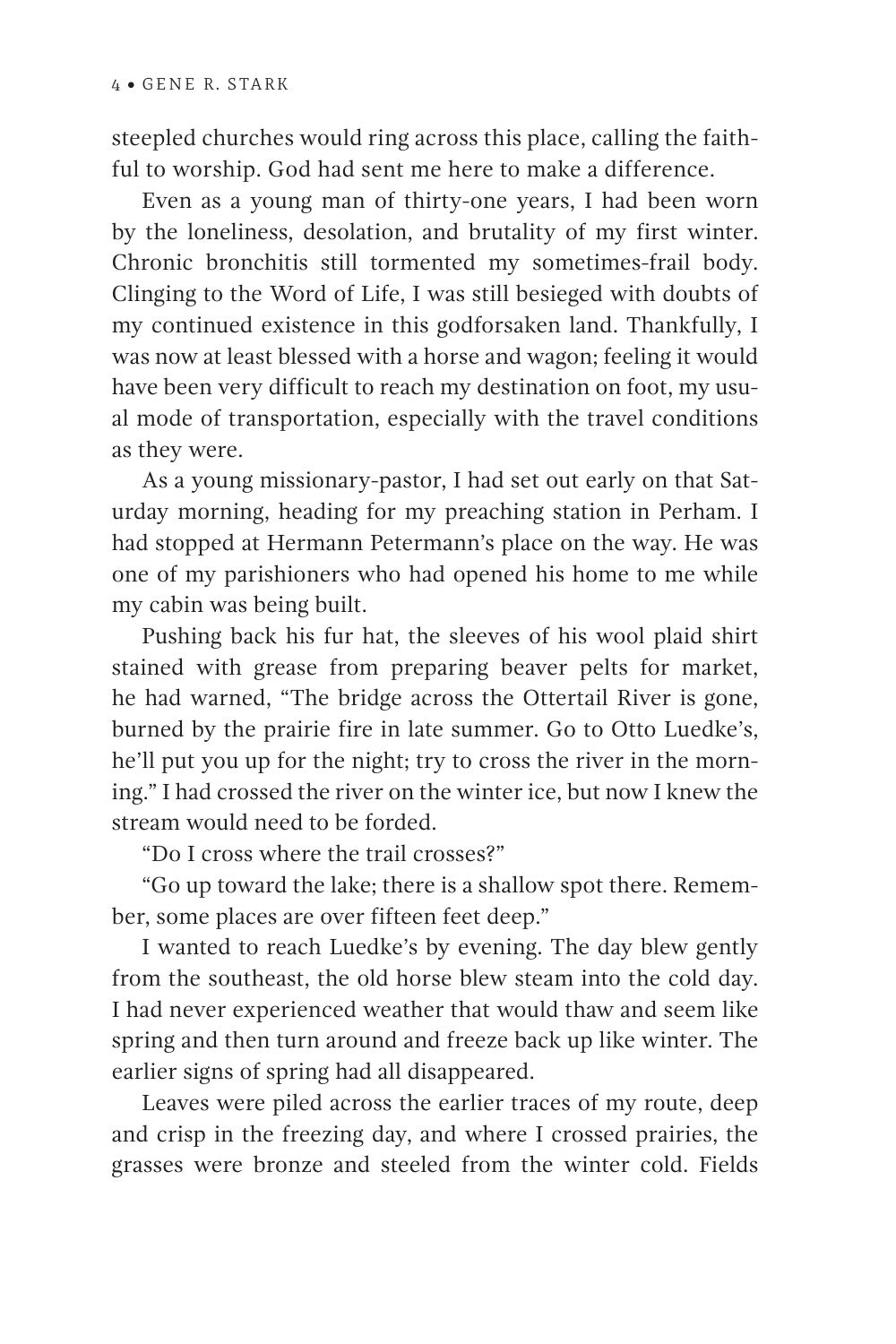were stark and brown and had either been harvested months ago or had been consumed by the locusts the previous summer. The wooden-spoked wheels of my wagon seemed to find every bump and hole. My back ached from the rough, unforgiving ride on the wooden seat.

With the warming days, I thought the winter had passed. Now it had returned with a vengeance and sapped my spirit. I could only pray that somehow I might survive the seemingly endless winter. I had only the stories of the homesteaders: " *Solches wetter!*" Such weather! Weather so cold it froze spit before it hit the ground. Snow so deep, all travel stopped. Now I wondered if winter ever stopped. How would I get to my preaching stations? The river crossing loomed in my mind and the thought of it tested my faith. Only God knew. He would let me know. This land could not be godforsaken.

Petermann's shotgun lay under the seat, "You should see some grouse along the way; a little fresh meat would be good." He had been enfolded by this land. He had adapted to its emptiness and also its fullness. He was like the growing legions. This place, so empty yet so full. So giving, yet in such need. For all the "Petermanns" on this long trail, I knew I must find my voice; I knew I must raise my voice above the lonely howl of the wolf. I knew I must be a rock, even as the winds cut me like a knife and rent my courage asunder.

God had called me here. The souls of my native Deutschland sought their future here, and I knew I had to put God into that future. Like sheep without a shepherd, they looked to me. Oh, those poor sheep! I, so weak, so lost in my newfound emptiness. My only lifeline bounced upon that wagon seat beside me: the Word of Life.

I had never seen such a harsh winter or one that came so early or stayed so long. The day had changed, the wind had turned, and the clouds rushed in once again. Now the northeast wind began to swirl snow behind the wagon wheels, and even my buffalo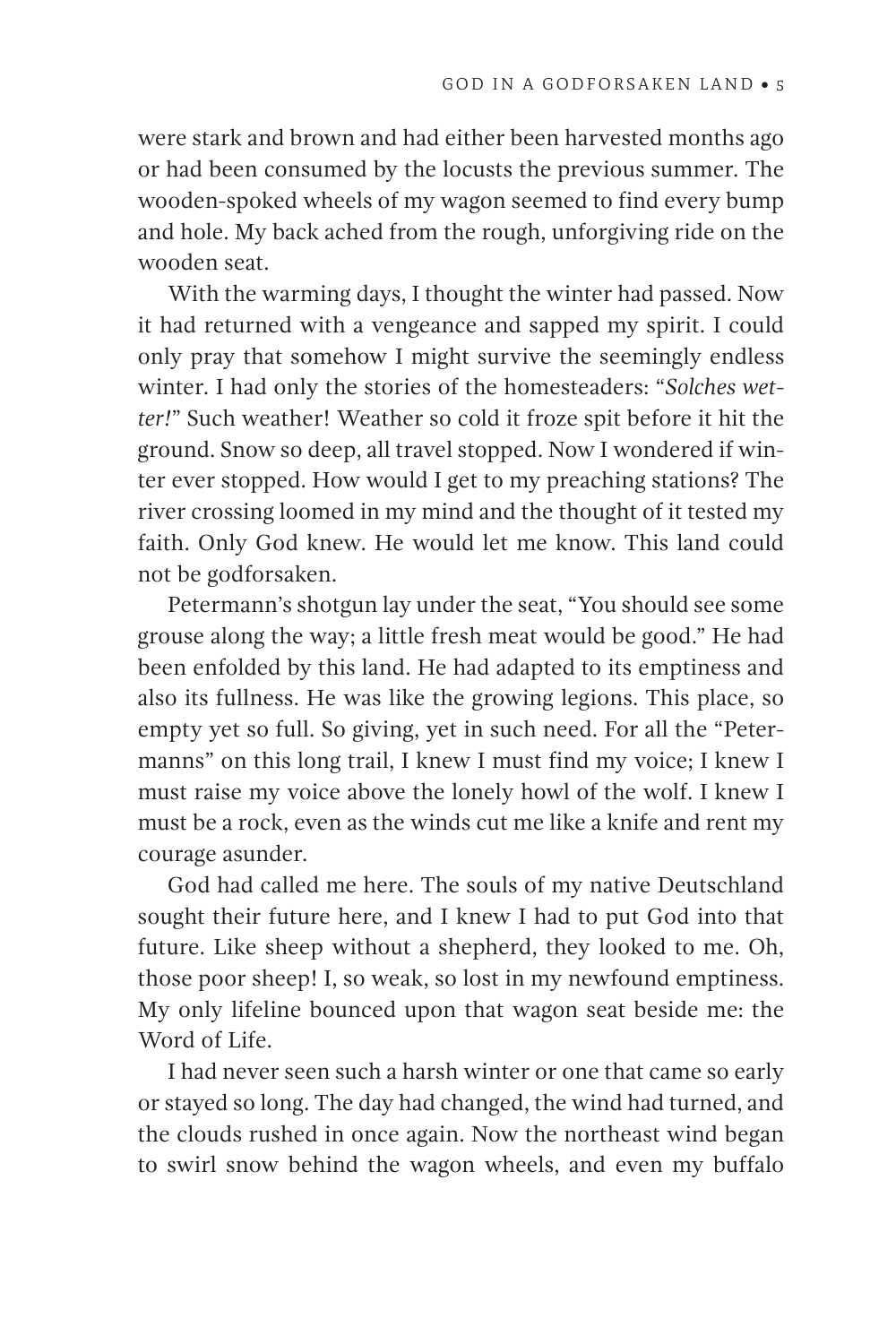robe could not keep the wind from prying its cold, steely fingers into my worn and thin black suit. Ropes of steam rolled from the old mare's nostrils as she plodded along, my only saving grace, keeping me from going alone, afoot.

Snowflakes stuck to the back of the stalwart horse as I prodded her onward. I was fearful of this trip, and the apprehension had not gone away. Even with my heavy buffalo robe, I shivered, both from the cold and because of the tense feeling within me.

"Lord be with me," the breath of the cold north wind touched my face as God either reassured me or warned me of the danger. The services in Perham and Frazee were scheduled, my parishioners would be there. I reached the Luedke farm and their warm hospitality. My night's rest was fitful at best. I felt alone, overcome by desolation. My mind was tormented with fear of the next day's crossing. My faith waned, and the relentless thought that now I, too, was godforsaken, chased sleep from my night.

Otto Luedke helped me early in the morning to get the horse hitched and ready. In his broken mix of English and German I was again warned, "You don't want to cross the river in the dark. You must find the right spot to cross; there are some deep spots that are impossible to cross." So Otto helped me hitch up the horse long before daylight, with the idea that I could get to the river about sunrise. After a bit of food for both myself and the horse, we were plodding for the river. On that early Sunday morning the snow lay before me, untouched and level. Its whiteness and innocent smoothness was deceiving. Previous thaws had left mud beneath the snow, and my old gray labored as she heaved against the harness. It was supposed to be the beginning of spring, yet the snow lay as thick as I had ever seen! The way was icy and no one had broken the trail before me. The river bank would be slippery, but with the bridge burned out, I knew we would have to negotiate our way into the water to make the crossing. Half-light greeted me at the Ottertail River, the water having risen from snowmelt and recent rain.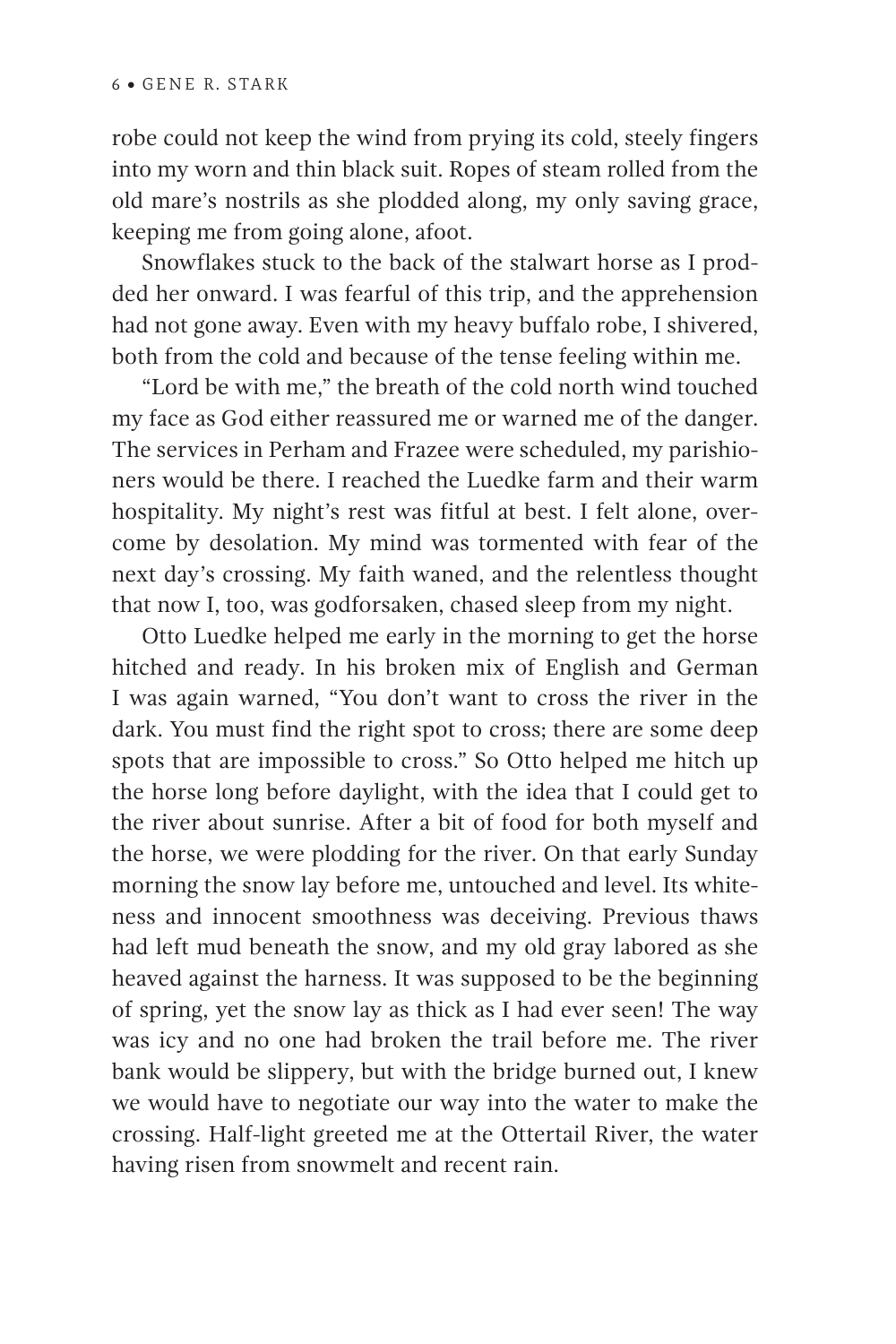"Cross near the lake," Otto had advised. The idea was to stay away from the deep water where the river channeled after leaving the lake. The land lay dark, yet the snow reflected some light, and as my eyes adjusted, I could see rather clearly. The sound of the water as it flowed past the old burned stubs of the bridge pilings gave me a good gauge of how far I had to go to reach the river. I heard the flow of water past the shoreline, tinkling the ice shards as they moved in the current. The charred posts protruded eerily above the flowing water. My toes stung from the cold, and my tattered mittens allowed the cold breath of frosty air to stiffen my fingers. A few stubborn leaves still clung to the oak trees, determined to make the winter without falling to the frozen ground. Yet my mind imagined the ringing church bells of my youth in Germany, now calling us to worship here in Minnesota, and I smelled the green and flourishing crops that I knew would overtake this land.

As I approached the river, I became uncertain of the exact place to cross. Otto's instructions were probably clear to anyone who had forded before, but I had only ever crossed on the old bridge, and on the winter's ice. Now with the snow and high water, I could not be sure of the exact spot. I surveyed the whole shore, searching for a level point to enter the water. The old gray knew better, as evidenced by her reluctance to wet her feet, even as I prodded her with the whip. The remains of the burned bridge were fifty yards downstream, and I was advised to cross upstream from the old bridge, so it seemed like the correct place to enter the water. This was the only logical route with the only probable crossing point. Upstream was Rush Lake and downstream was a stretch of the river that was wide and marshy before it entered Ottertail Lake. Ice rimed the edge of the bank, the wagon slid sideways as the old horse hesitated, knowing better, but submissive to my command—whipped into submission as my very soul felt whipped into the submission of service, weighed with the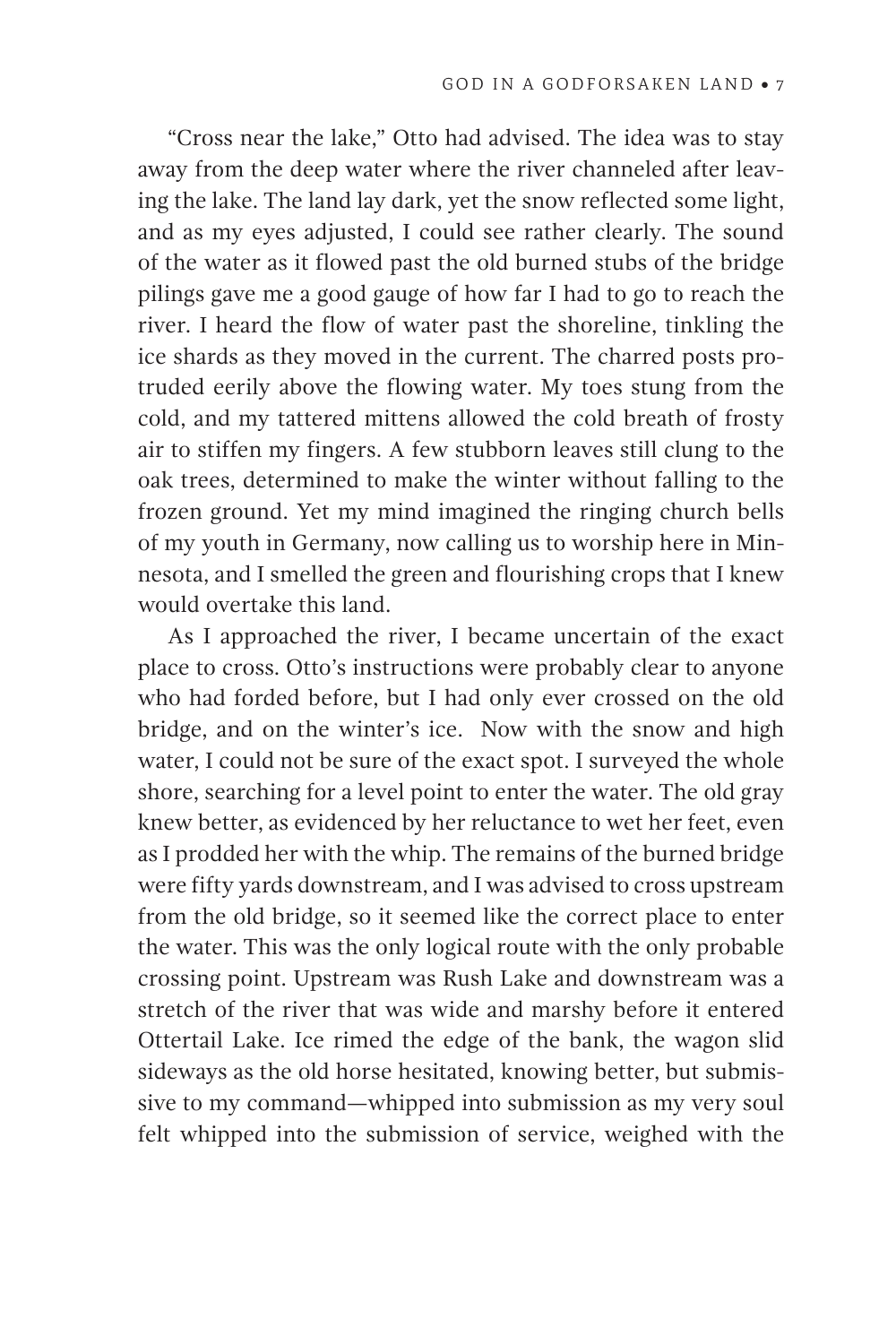burden of souls hungry for the Word and Sacrament that I carried to them now.

Crossing the river, such a fearful thing! The other side was indeed tranquil and offered peace, but the crossing terrified me. Even as I had come to trust in the other side and witnessed to my faith in the eternal peace of heaven, I now understood the fear that we all harbor about that eternal crossing. I knew I must press onward with all the faithful. I tentatively coaxed my horse into the water. She was reluctant and took considerable urging to head for the far shore. She finally entered the water and all was well for a considerable distance. I felt I had chosen the correct route. I was still well above the water as the horse plodded bellydeep in the current.

Suddenly the horse plunged deeper and was swimming courageously for the far shore. Just as suddenly, I felt the wagon begin to list and sink deeper, and in a moment's time, it had sunk from beneath me. I clung to the back wheel, since I could not swim. The wagon sank completely, and I released it from my grasp. My breath left me as the water penetrated my clothes. The cold pierced through me like cold steel nails. I was pulled downstream by the icy current, losing all control in the treacherous flow. Only by God's grace did I remain above the water. The words of the Catechism rang in my intellect. "Thee I floated, as though born up by the very wings of angels." With my heavy cold-weather clothes, I felt I was lost yet I stayed afloat. The burnt, black stubs of the pilings of the old bridge stared at me like black demons. Yet they caught my attention, and again, by nothing less than a miracle, I was swept into one of the burned bridge supports. I clung to it with every ounce of effort left in my cold-shocked body and was able to stay above water. My fingers stiffened and became numb from the cold. I knew that I must get out of the icy water and make it to shore. I released my grip from the piling and reached for the next part of the old bridge. By some supernatural power from above, I was able to creep from piling to piling and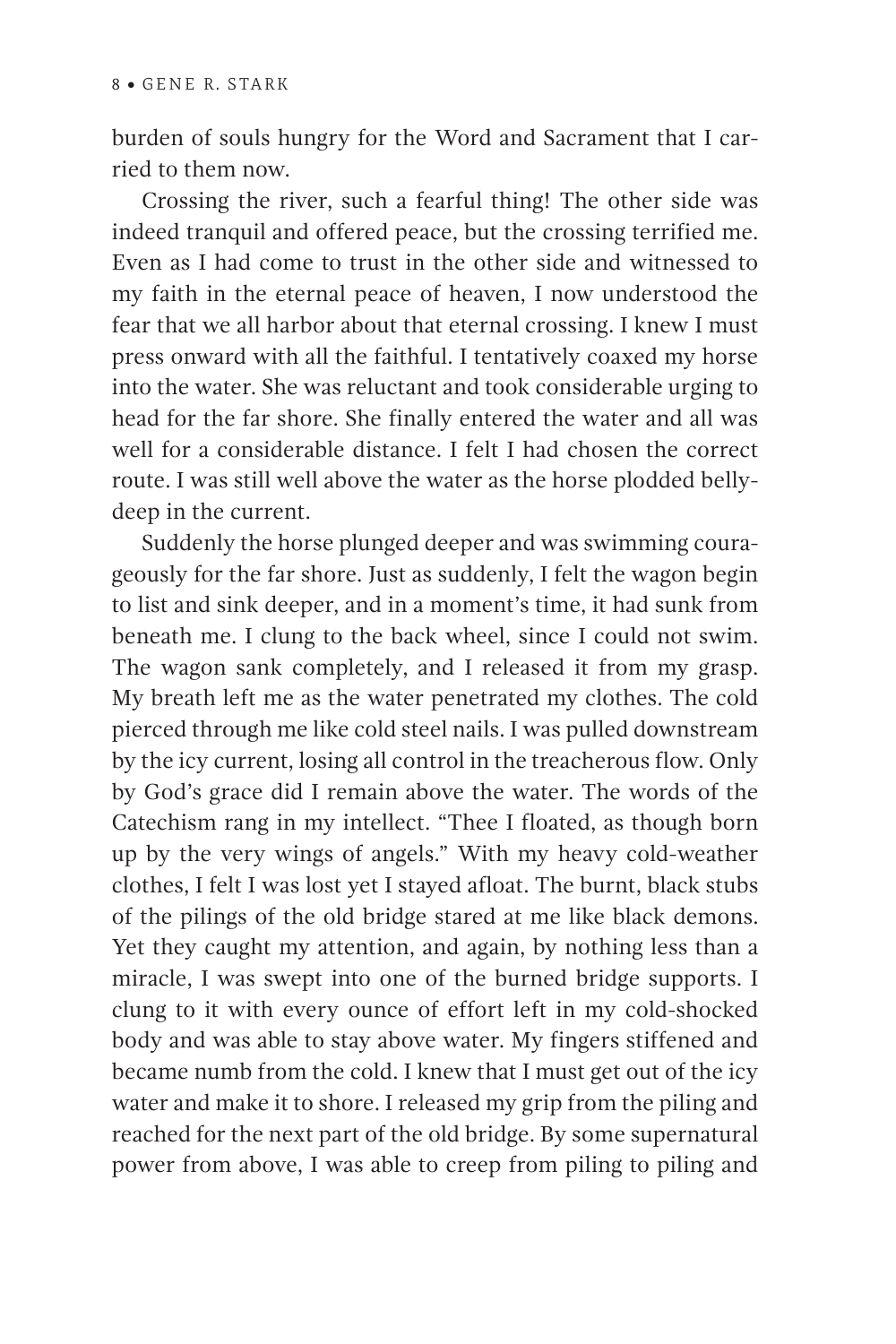reach shore where I could walk. "God, You are here! You bear me up." My coat and buffalo robe were so heavy with water that I could not stand as I neared shore. I struggled to get out of the soaked clothes and fought my way out of the water. Shedding the waterlogged garments, I was able to reach solid land.

As I looked upstream, I saw that my horse had somehow arrived at the shore and was dragging the wagon with her. The old mare stood there, head drooping down and her sides heaving, yet she was like a beacon from God, having made the journey along with me. She gave me hope, and I knew my faith was not in vain. Even my bag of belongings bobbed against the shore, and my trunk lay among a clump of brown reeds. As God declared in Isaiah 43:2, " When thou passest through the waters, I will be with thee; and through the rivers, they shall not overflow thee."

Indeed, this was my Valley of the Shadow. Now I could fear no evil. God was with me, even here. I knew that I was in Minnesota with God's purpose and he was guiding me. Letting go of the wagon; trusting that I would be borne up by God. Letting go and trusting; a change. Fear had vanished and been replaced by faith. I knew I would survive the winter. The crossing—what a revelation. I understood that He would be with me always. The faith of the eternal crossing was made plain in the reality of a lonely and treacherous river.

Near the river, as my faithful horse slogged along, I saw a wisp of smoke. A humble farm with a sod wall banked into a hillside and a simple log barn loomed in front of me. I was able to arrive at a farm. They took me in and helped me get dry so I could continue. Mrs. Krueger, wrapped in a ragged wool blanket, turned to my horse and exclaimed, "Oh such a wet and cold beast," and led her to the barn with its relative warmth and a bit of precious grain.

Adolf Krueger, fully bearded, with a soiled wool cap pulled over his ears, walked me to the leather-hinged door of their shelter dug into the side of a hill. The home was dark but warm; small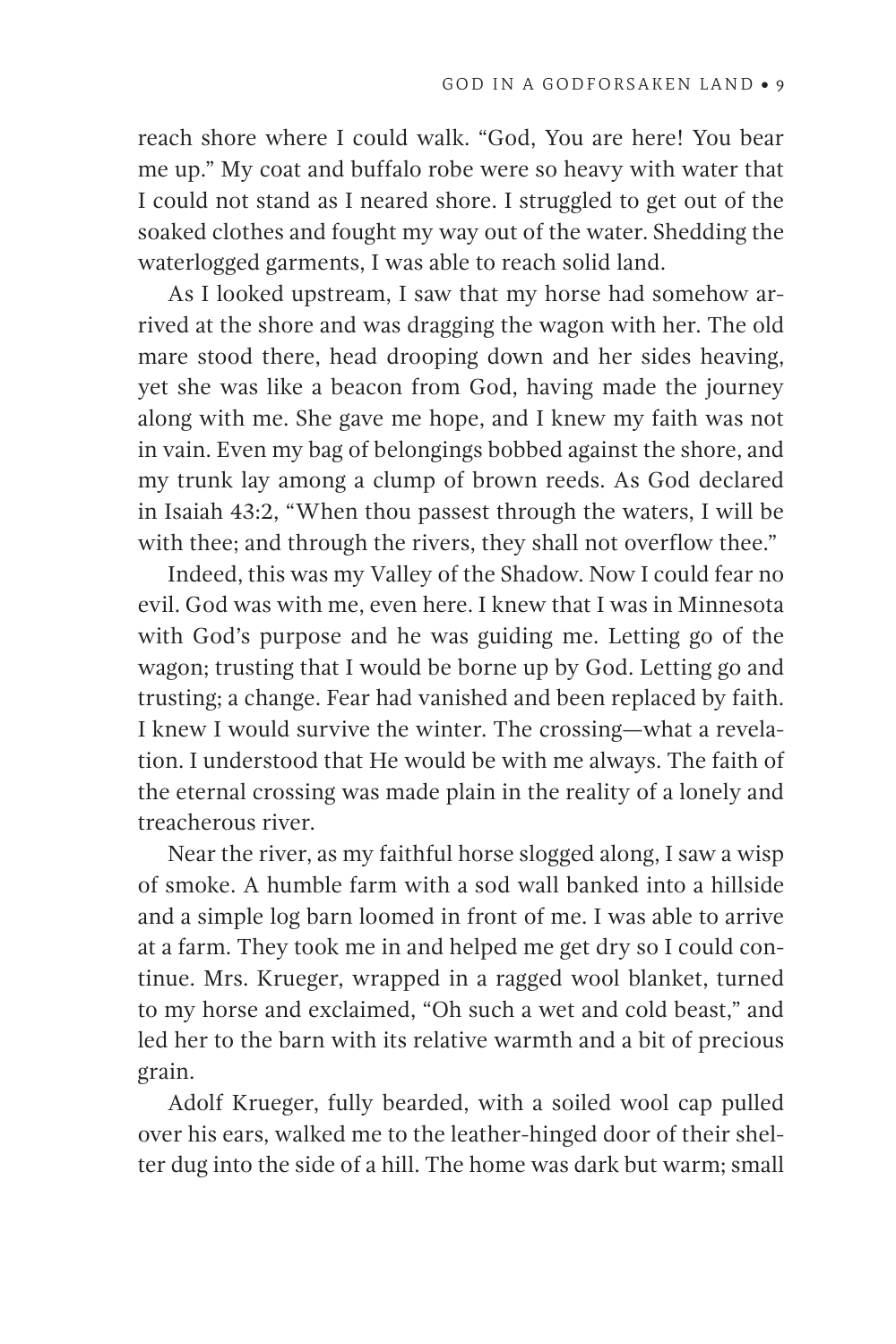enough to be heated by a steel-plate stove vented out through the earthen roof.

"And you, wet traveler, we must dry your clothes. Come in by the stove," Adolf stuffed extra wood into the stove and the added heat crept into me. Praise God I had no lasting effects from my cold dunk in the Ottertail River. The Kruegers' austere hospitality probably saved my life just as surely as the burned bridge posts saved me in the river.

"I crossed upstream from the old bridge. That's where it seemed I had been told to cross."

"You need to get right up by the shore of Rush Lake, where there is shallow water. There are some deep channels just downstream from the lake," Adolf said, shaking his head.

Adolf then smiled and reached for another log to shove into the stove and said, "Looks like you got your Sunday morning bath." The extra heat hit me like a wave when he opened the door on the stove. It penetrated my whole body—just like the realization that I had crossed in the wrong spot, yet somehow survived with little more consequence than a cold bath. As he gripped a branch with calloused hands to shut the door on the stove, I read volumes in the dark, soil-stained creases in his hands; Adolf had crossed his share of rivers as well.

"You must be pretty determined to conduct that church service," Mrs. Krueger commented as I got onto my wagon to continue the trip to the church. "Maybe we'll venture up to one of your services some time."

"We would be honored to have you there. May God bless you in your labors."

They were two souls every bit as far from their native Germany as I was. Both had come to America, just as I had. Their young, strong faces prematurely creased by sun, wind, and hardship looked after me, perhaps holding me in some awe that I didn't deserve or perhaps shaking silent heads at my utter stupidity. Whether out of pity or respect, they did arrive at my preaching